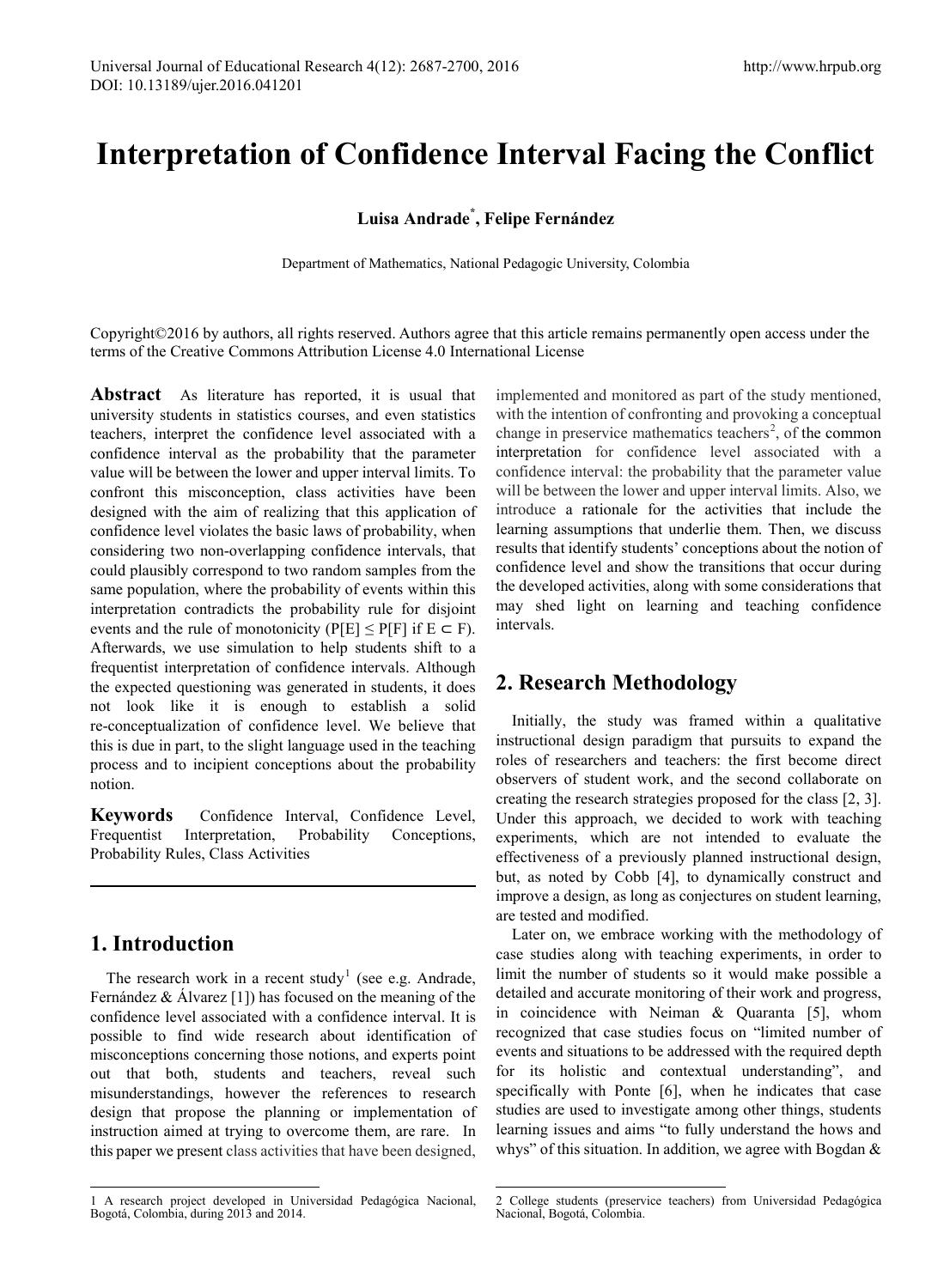Biklen (1982, cited in Colas & Buendia [7]) who state that although case studies are a common strategy of qualitative research characterized by a detailed and intensive examination of a situation, a subject or an event, its projection, as in any qualitative research, it is not to get universal abstractions but concrete and specific universals through examination and comparison of case studies. Thus, we selected three students as case studies, renamed Carlos (**C**), Alejandro (**A**) and Bibiana (**B**), who sometimes work in pairs with colleagues. Though the main core of the project results refers to these case studies, there are some general results coming from the whole students group that help to confirm our elucidations.

# **3. Confidence Intervals and Their Confidence Level**

A confidence interval is a type of inference for estimating the value of a population parameter based on the sampling distributions of statistics; it can also be seen as a way of describing the reliability of the estimation based on a point estimator. In other words, when data are not available for the entire population, the confidence interval calculated from sample data is used as an estimation, which provides more information than the sample mean, because it procures a range of values at each side of this mean. In this sense, Davies [8] expresses that confidence intervals add information about the extent of statistic's effects. Under equal circumstances, a larger sample will give a better estimation of the parameter; but also a wider interval is determined by a higher confidence level and therefore it has more chance of success, while a smaller interval with the same confidence level offers a more accurate estimation, but with less chance of success.

The probability of success in the estimation by a confidence interval is usually represented as '1 -  $\alpha$ ' or ' $100\times(1-\alpha)$ %' and is called confidence level where  $\alpha$  is the random error or the significance level, that is, the measure of the chance of failure in the estimation by this interval; based on this consideration, if P is the probability distribution function of estimator θ,  $P$  ( $l \le θ \le u$ ) = 1 - α, where *l* and *u* are the lower and upper interval limits respectively. For a confidence interval is asserted that with a given probability, it is one of the intervals that contains the value of an unknown population parameter. This means that the confidence level indicates the probability that one of the intervals produced in the process to generate confidence intervals, contains the parameter. For example, a 90% confidence interval is one of 90 of 100 possible intervals obtained under the same sampling conditions, which capture the population mean, or, if estimation by confidence intervals of 90% is used several times, it is expected that the population mean is in 90% of the intervals computed. Then, as Behar [9] says, probability refers to the likelihood of the method for computing intervals and not to the parameter; if

sampling is repeated a sufficient number of times, the percentage of intervals generated, that captures the population parameter, is given by the confidence level as well. This author emphasizes the meaning of 'confidence' as "the potential repetition of the estimations, so that the specific interval obtained as a result of a random sample does not have the 'confidence'; instead the confidence is associated with the random process that generates the interval". In the same direction, Montgomery & Runger [10] suggest that the process of estimation by confidence intervals ensures that the method used to construct the interval, produces trustworthy statements about the interval containing the parameter,  $100\times(1 - \alpha)\%$  of the times, or in words of Freund & Walpole [11] "if we had to bet, 95-5 would be fair chance" that the parameter is between the interval limits. Thus, it is clear that the interpretation of confidence level, as researchers who have been studying it advert us, must incorporate the probability frequentist perspective for the confidence interval generated.

Understanding confidence interval requires knowledge of the mathematical objects related with it, like population, sample, statistic, parameter, standard error, sampling distribution, critical value, and to be familiarized with the theoretical models of sampling distribution, in order to be able to determine the particular model of the statistic distribution associated with the parameter θ that will be estimated. It is common that this distribution approaches normal or t-student distribution models. In theory, a confidence interval of  $100\times(1 - \alpha)\%$ , built to estimate a population parameter θ, is an interval (*l*, *u*) where *l* and *u* are random values, i.e. they are not specific values but refer to all likely limits of the intervals constructed from samples of the same size. Regarding this remark, Behar [9] clarifies the difference between the interval before being computed and the interval already calculated; in the first case the values *l*  and *u* are random variables that can assume particular values, and in the second occurrence, once the sample is taken, they are set and not ruled by randomness.

On the other hand, recommendations of MEN [12] for school, of Moreno & Waldegg [13] and of GAISE (Garfield *et al*., [14]) for university, which proposed to address teaching in a more exploratory and significantly way, lead to incorporate the use of technology to enable phenomena experimentation. In statistics and probability, physical experiment simulation generates randomly data at high-speed and allows reflection on interpretations related to the frequency stability; for example, the law of large numbers evidenced by repeating an experiment many times, permits verifying that the experimental distribution approaches the theoretical [15]. In particular, it is possible to perform repetitive processes of sampling from a population data, aimed at obtaining diverse sampling information that allows to see in a better way something new that is not possible to see without technology, in order to make a conceptual re-elaboration, or in Moreno's [16] words, initiate a cognitive reorganization.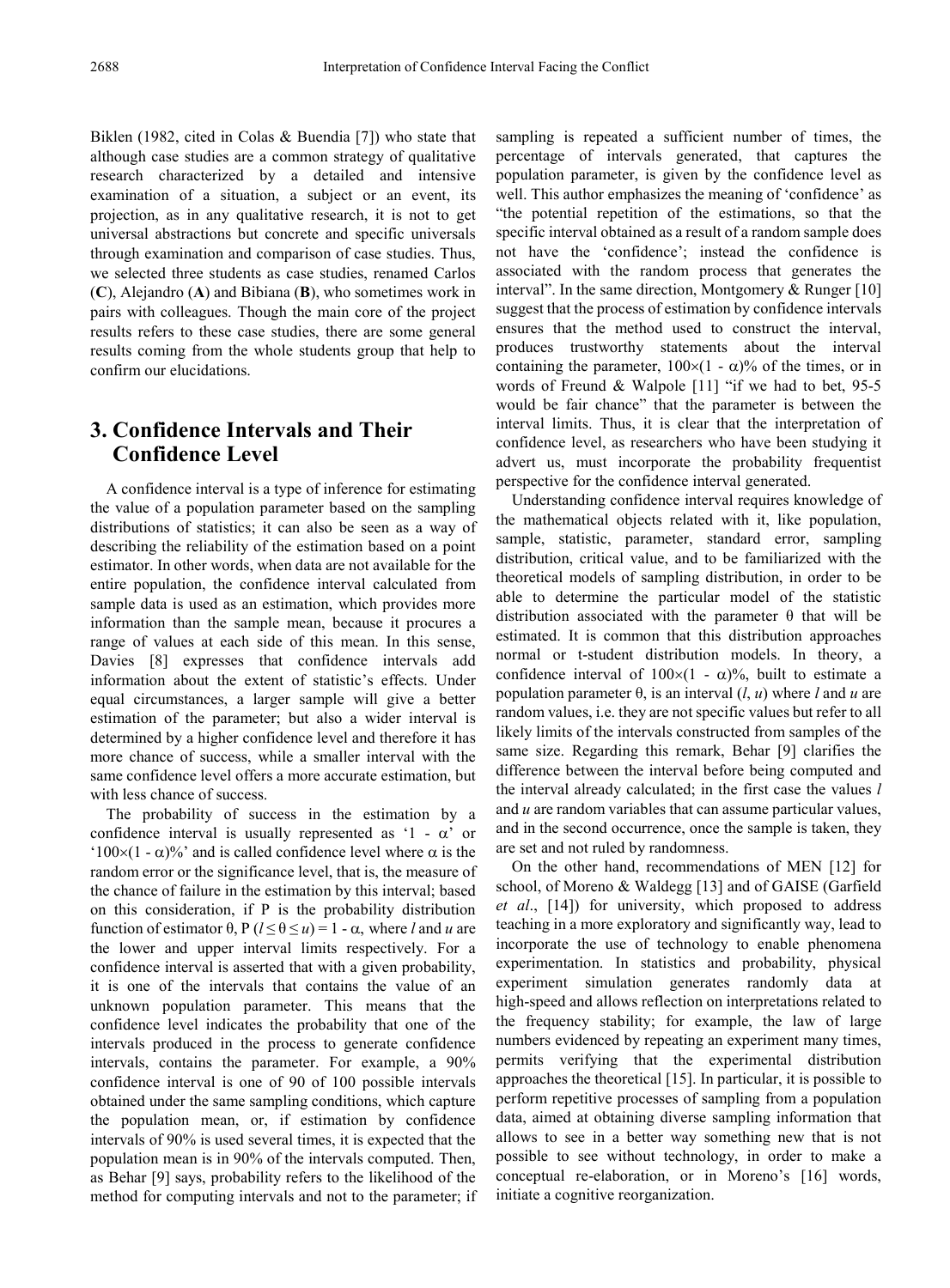# **4. Confidence Level Misconceptions and Conceptual Change**

Identification of misconceptions associated with the confidence interval interpretation obtained by estimating the population mean based on the sample mean and its standard error, has attracted the attention of many researchers (see e.g. Behar [9]; Cumming & Fidler [17]; Olivo [18]; Olivo & Batanero [19]; Kalinowski [20]; Yañez & Behar [21]; Cumming, Williams & Fidler [22], among others). Behar [9] recounts major misconceptions as thinking that:

- There is a 95% probability that the population mean is within the lower and upper limits of the calculated interval for a specific sample.
- 95% of the data is included in the confidence interval.
- There is a 95% probability that the confidence interval includes the sample mean.

Most of the work mentioned above reported the first misconception as the usual one. Foster [23] attributes this deficiency to the mathematics teaching in classroom when teacher gives definitions and students have no choice but to accept them without argument. Mathematical definitions, as Morgan (2005, cited in Foster [23]) says, are declarations about what is a mathematical object or idea and are a vital aspect of mathematics learning. Consequently, a strain between 'repeating of a mathematically rigorous definition' but not well internalized, and expressing it imperfectly but reflecting possible hints of comprehension, arises, and it is necessary to establish whether the center of the student assessment is to determine the procedural fluency in a mathematical technic or in a very different way, try to discover the underlying understanding in their productions [23]. This tension creates a duality that contrasts what Skemp [24] calls "instrumental understanding" and "relational understanding".

Similar to the emergence of mathematics in history, learning can be seen as an evolutionary process, in which students build their knowledge gradually founded in their effort and errors. In particular, the learning theory called conceptual change, grounded in research in science education but built on Piaget ideas, constructivism and situated learning theories posits that students learn when their existing conceptions are challenged; hence, the research on 'conceptual change' is also a research on 'misconceptions'. In delMas, Garfield & Chance [25] (p. 5) words, "students who have misconceptions or misunderstandings need to experience an anomaly, or contradictory evidence, before they will change their current conceptions".

Conceptual change is a process that happens over time and there is not necessarily an instantaneous reorganization and replacement of concepts [26]. This process, Gunstone [27] and other researchers remark, "involves the learner recognizing his/her ideas and beliefs, evaluating these ideas and beliefs (preferably in terms of what is to be learned and how this is to be learned), and then personally deciding whether or not to reconstruct these existing ideas and beliefs"; in summary, conceptual change occurs when students: "recognize, evaluate, decide whether to reconstruct" [27].

The "shift or restructuring of existing knowledge and beliefs is what distinguishes conceptual change from other types of learning; learning for conceptual change is not merely accumulating new facts or learning a new skill; in conceptual change, an existing conception is fundamentally changed or even replaced" [28].

According to Vosniadou [29], instruction for conceptual change of students' "naive theory of how something works based on previous experience", should create a perturbation in their minds by addressing an "inconsistent with their existing mental representations". As Davis [28] states, teaching for conceptual change primarily involves 1) uncovering students' preconceptions about a particular topic or phenomenon and 2) using various techniques to help students change their conceptual framework".

## **5. Class Activities**

The general idea behind the activities design is that students will be concerned about their existing knowledge and see the need for changing it. Therefore, the work proposed intent to question students' conception of confidence level so they can conclude that there is an anomaly, and then based on simulation work, make a conceptual change of that notion.

The planned activities were implemented along several consecutive class sessions, with college students who had already taken a course in statistical methods. The design of the instruction followed the guidelines suggested by the research design methodology, such as hypotheses formulation about how students' learning is expected to evolve throughout the instruction. The planned activities are divided into seven parts, which will be briefly overviewed in this paper. Afterwards, the focus will be on the third, fourth, sixth and seventh parts, which are the ones we are interested in discussing, and the learning assumptions that underlie them.

The context for the class activities suggests a problem of measurement and statistical characterization of the IQs of a thousand school boys and girls, who make up the target population. In the first part the students work around the difference between the notions of population and sample of individuals, as well as around data sets related to the context of the situation which describe a trait of the individuals. The second part revises random sampling of the given population and sample mean computation of IQs; this part aims at clarifying the difference between parameters and statistics. The third part addresses the interpretation of confidence level and questions its meaning in order to contribute to its re-conceptualization. The fourth part proposes a manual simulation that pursuits help students to note the frequency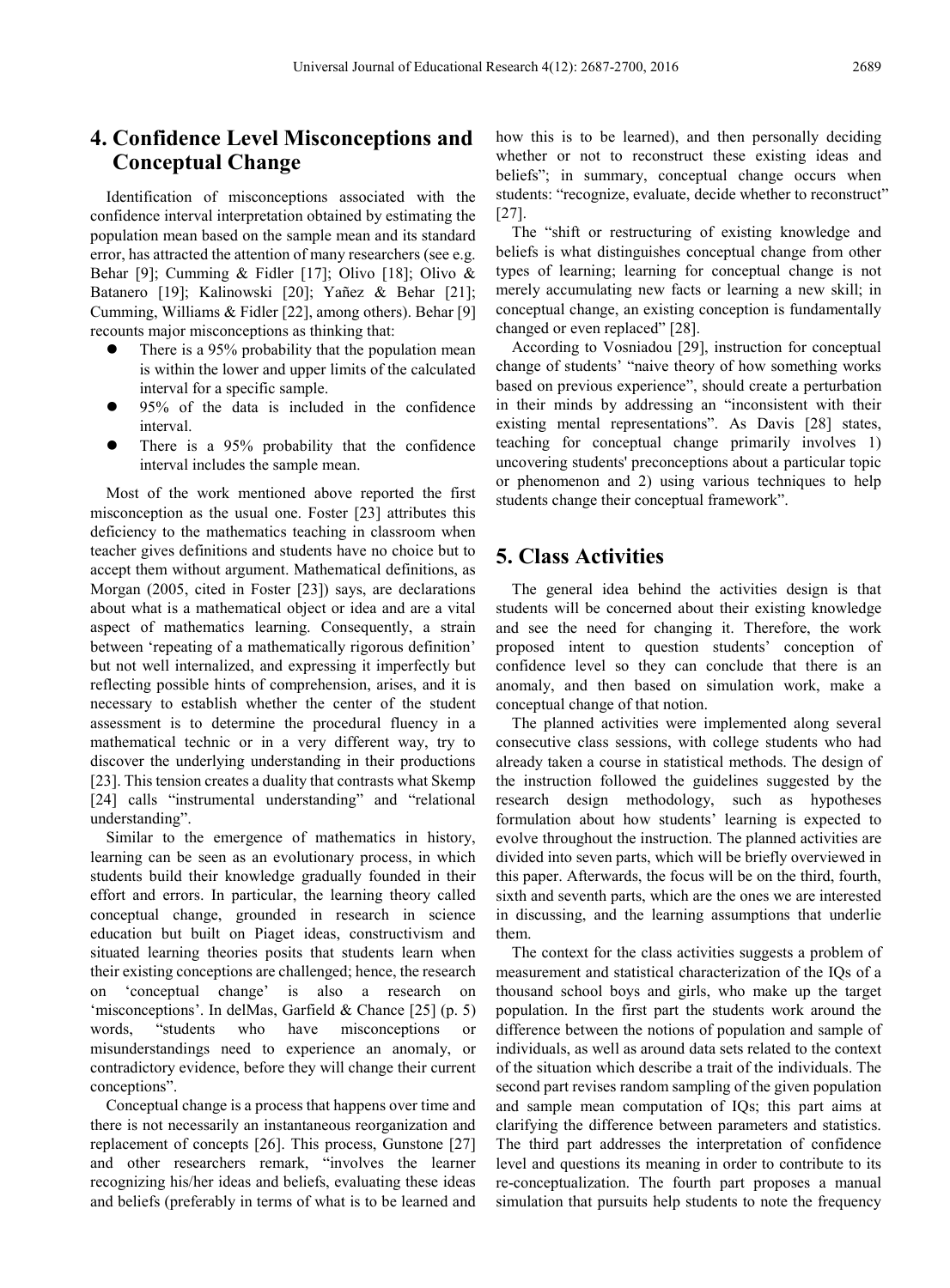idea and to initiate the approach to a new interpretation of the confidence level, the frequentist one. The fifth part encourages working in groups for revisiting and comparing the interpretations enunciated in the previous work and in manual simulation. In the sixth part, we appeal to computer simulation with Excel to help students to explicitly realize, verify and strengthen the frequentist interpretation of confidence level as well as gain confidence in their own findings. Finally, in the last part we put forth a typical textbook situation so that the student would interpret confidence level based on the gained ideas.

The baseline scenario for the proposed work, in the third and subsequent parts of the class activities, is that the students' usual interpretation of the confidence level, once the interval is built, coincides with the misconception described earlier, i.e. that the confidence level is the probability that the population mean is within the lower and upper limits of the calculated interval. In other words, we assume that students consider that probability implicitly refers to the confidence interval in itself as an event of the sample space, understanding the latter as the real number line.

Students start the work, in this part, by interpreting the confidence level before the calculation of the confidence interval. We believe that the frequentist approximation of the confidence level may be more visible to students at a time prior to the construction of the confidence interval, when the

probability that constitutes the confidence level is established. Since there are no numbers yet to determine the interval, it is possible that students' statements will be close to a frequentist interpretation of probability, and do not refer to the specific interval limits nor imagine the real number line as the sample space or the reference set.

Next, we look forward to confront students' failed idea of confidence level as they work with two random samples of the same size, generating two non-overlapping confidence intervals. Then, students should make the interpretation of the two confidence levels, which we anticipate would fit the mentioned misconception: confidence level is the probability, 90% in this situation, that the population mean is contained in the built interval, being identical for both intervals. Naturally students will see that the confidence intervals calculated do not overlap, and we expect that, due to this fact, to the consideration of the interval and its complement in the real number line, to their knowledge of probability, as a number between 0 and 1, and of complementary probability, students will recognize the conflict in their interpretations of the confidence level applied to both intervals, since such interpretations contradict the probability rule for disjoint events and the probability rule of monotonicity ( $P[E] \leq P[F]$ if  $E$  ⊂ F. Hence, we aspire that students note that there is something unsuitable about their confidence level conception and they will question themselves about it.

#### **Third part. Working with two samples (work in pairs)**

- 1. If you were to estimate the IQ mean of the population, by using a 90% confidence interval, describe your interpretation of the confidence level, before computing the interval. 2. For the next sample\* of twenty students' IQs, construct a 90% confidence interval for the population mean.
- Refer to it as  $I_1$ .

149 129 119 130 97 128 129 107 98 122

- 136 113 115 117 118 142 137 120 134 140
- 3. Describe your interpretation of the confidence level of this interval.
- 4. For the next sample of twenty students' IQs, also obtained randomly and which is also thought as representative of the population data, construct a 90% confidence interval for the population mean. Refer to it as I2.

101 107 130 101 115 104 91 91 121 109

- 104 125 113 98 110 119 102 92 111 120
- 5. Describe your interpretation of the confidence level of this interval.
- 6. Explain whether there is an inconsistency with the confidence level interpretations for the two built intervals  $(I_1)$ and  $I_2$ ).

\* The sample was obtained randomly and it is considered representative of the population data.

Since it is quite possible that students do not detect the inconsistency in the interpretation of the confidence level and insist in the referred misconception, the work is then focused on representing both intervals on the real number line, expecting that this concrete and familiar mathematical structure will help to make the conflict more noticeable. In the first place, students will see that one interval is a subset of the complement of the other, and vice versa. In the second place, students should note -founded on their knowledge of probability- that the maximum probability of the complement of the interval is 10% (since the confidence level is 90%), and that the probability of the event, as interpreted by them, related to the other interval, that is a subset of such complement, was established as 90%. Finally, students should recognize that this is absurd, as it contradicts the rule of monotonicity which establishes that if  $E \subseteq F$  then  $P [E] \leq P [F]$ , or be aware that the previously considered probabilities, related to the intervals and their complements, must satisfy the probability rule of the union of disjoint events, which in this case, will produce a probability greater than 1. This way we expect that students will find out the conflict and realize the presence of something inappropriate in their idea of confidence level.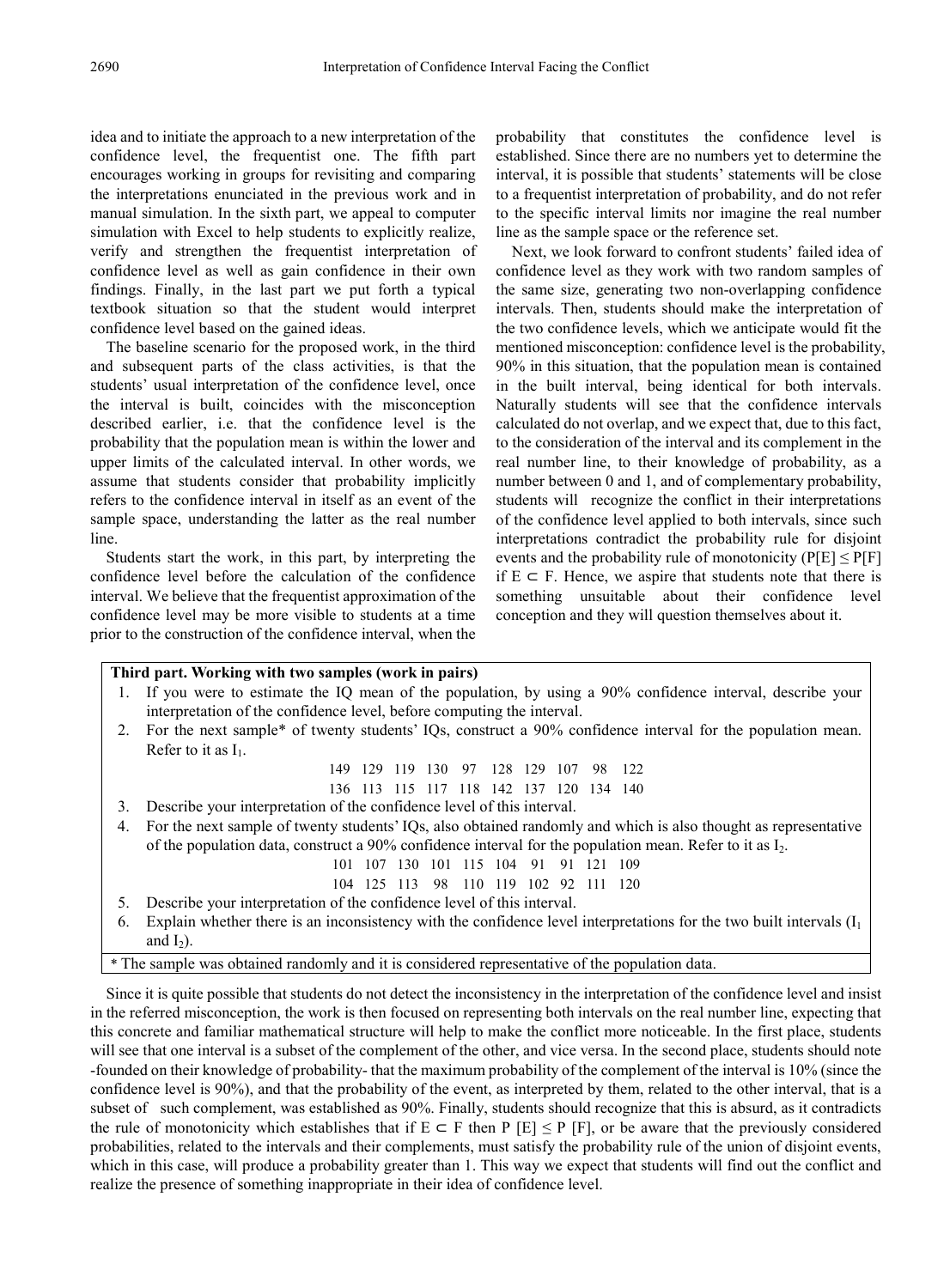- 7. For the intervals built before, do the following:
	- a. Plot the two intervals in the same real number line.
	- b. Find out whether the intervals overlap. Identify the complement of each interval.
	- c. Explicitly express the relationships between an interval and the complement of the other.
	- d. Complete the following table by noting the intervals  $I_1$  and  $I_2$ , the confidence level interpretations made on items 3 and 5 for these intervals, and the interpretation of the probabilities of the intervals complements,  $I_1^c$  and  $I_2^c$ .

| Confidence | 90% Confidence level | Interpretation of 10% associated to the |
|------------|----------------------|-----------------------------------------|
| interval   | interpretation       | interval complement                     |
|            |                      |                                         |
|            |                      |                                         |

- 8. Considering the subset relationships found in item 7c, describe the relationship between the interpretation given to the 90% confidence level associated with the interval  $I_1$  and the interpretation given to the 10% associated with the complement of the interval  $I_2$ .
- 9. Considering the subset relationships found in item 7c, describe the relationship between the interpretation given to the 90% confidence level associated with the interval  $I_2$  and the interpretation given to the 10% associated with the complement of the interval  $I_1$ .
- 10. Based on the above, explain whether there is an inconsistency with the confidence level interpretations for the two built intervals  $(I_1$  and  $I_2$ ).
- 11. So finally, what is your pronouncement about the interpretation of the confidence level associated with the intervals  $(I_1$  and  $I_2$ ?

In order to allow students to reassure their finding about an irregularity in the confidence level interpretation, afterwards, we orally interact with students upon a prepared script depending on possible responses given to the table presented on item 7d. For example, the next script is used in case the students' responses would be the mentioned misconception.

| Possible students' responses and interaction |                                                              |                                                                            |  |  |  |
|----------------------------------------------|--------------------------------------------------------------|----------------------------------------------------------------------------|--|--|--|
| Confidence interval                          | 90% Confidence level interpretation                          | Interpretation of 10% associated to the interval<br>complement             |  |  |  |
| $I_1 = (118, 79; 129, 20)$                   | The population mean is in $I_1$ with a<br>probability of 90% | The population mean is in $\vert_1^c$ with a<br>probability of 10%         |  |  |  |
| $I_2 = (103, 88; 112, 11)$                   | The population mean is in $I_2$ with a<br>probability of 90% | The population mean is in<br>with a<br>$\frac{1}{2}$<br>probability of 10% |  |  |  |

The teacher questions the students: What are the events associated with the declared probabilities?

The teacher asks about the probability rule of an event contained in another event, and requests them to express the relationship between the probabilities of those events.

The teacher raises the question: What could then be the probability that the population mean is in the second interval obtained?

Then the teacher asks if the above relationships are consistent.

After manual collecting of random samples and building the correspondent confidence intervals, we encourage students to compare likeness between the percentage of intervals capturing the population mean and the confidence level established, to exhort once again, the frequentist interpretation of confidence level.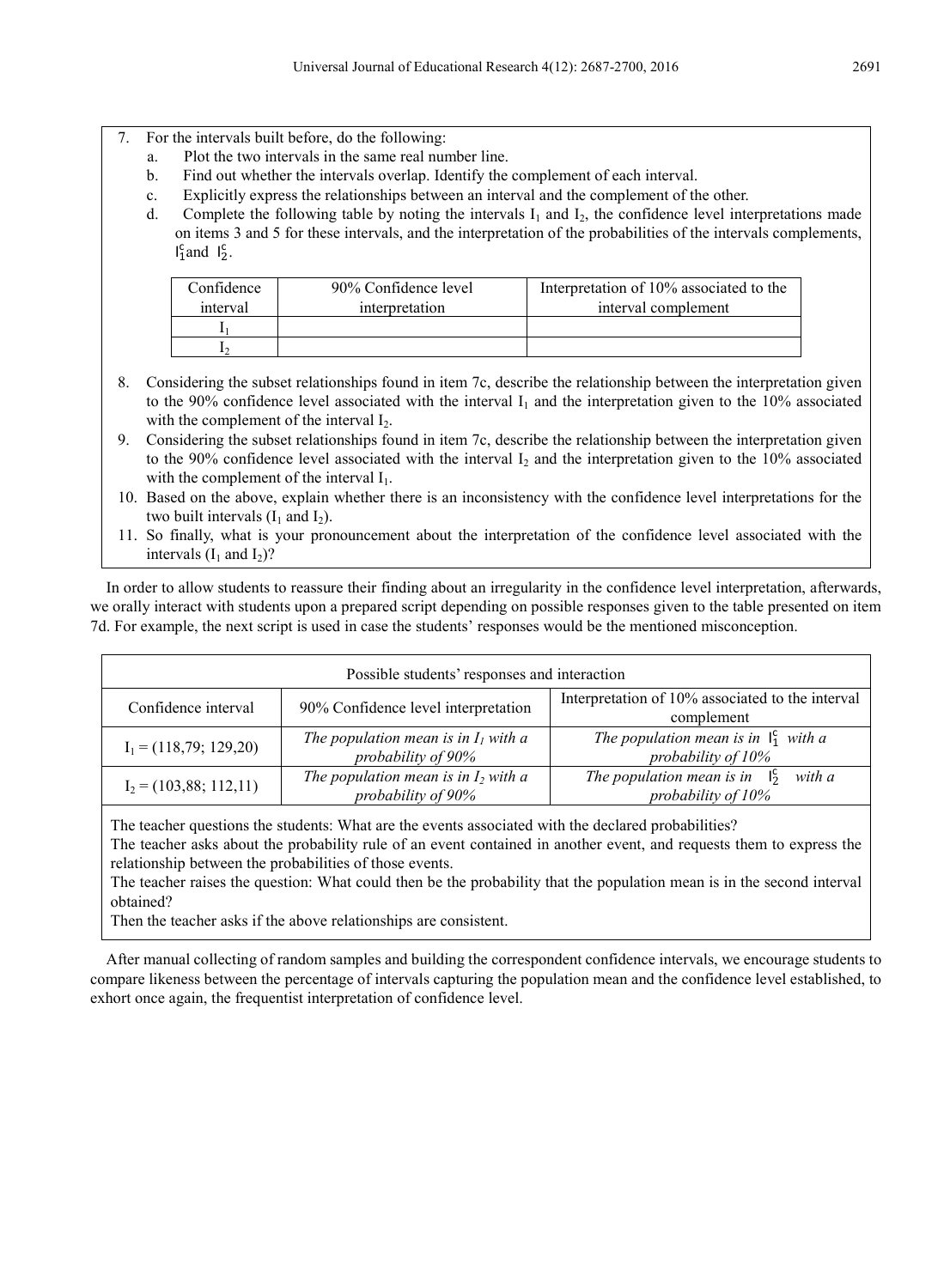## **Fourth part. Genrating data for manual simulation**

- 12. Collect a new random sample of 20 IQs of the population. For this purpose, generate 20 random numbers from 1 to 1000, and according to the provided list, identify the respective IQs of students. Find the sample mean and deviation.
- 13. With the collected sample, calculate three, 90%, 95% and 99%, confidence intervals.
- 14. Collect four more random samples and repeat the above process for each sample.
- 15. Gather the information from your peers to complete the table below.

| Number of 90% intervals     | Number of 95% intervals     | Number of 99% intervals     |  |  |
|-----------------------------|-----------------------------|-----------------------------|--|--|
| containing $\mu$            | containing $\mu$            | containing $\mu$            |  |  |
|                             |                             |                             |  |  |
| Percentage of 90% intervals | Percentage of 95% intervals | Percentage of 99% intervals |  |  |
| containing $\mu$            | containing $\mu$            | containing $\mu$            |  |  |
|                             |                             |                             |  |  |

- 16. Compare each percentage in the table with the respective confidence level established when the intervals where built. Discuss what you observe.
- 17. Given the relationship hinted at in the table, describe what might be the interpretation of the confidence level.

We then presume that through computer simulation oriented to collect 100 samples and build the respective 95% confidence intervals, students recognize conceptual elements related to confidence intervals, as suggested by delMas, Garfield & Chance [25], and verify that about 95 of the 100 calculated intervals capture the population mean, corroborating the frequentist interpretation. Finally, we hope this evidence helps them deciding to reconstruct their current conception.

## **Sixth part. Simulation with Excel**

- 26. Identify the elements involved in the computerized procedure of simulation.
- 27. Perform the simulation and describe the procedure to simulate sample selection and intervals construction.
- 28. Complete the following table, based on the simulation.

| Simulation                 | ຕ^ |  | St | oп | co |  |
|----------------------------|----|--|----|----|----|--|
| Number of 90% intervals    |    |  |    |    |    |  |
| containing $\mu$           |    |  |    |    |    |  |
| Percentage of 90%          |    |  |    |    |    |  |
| intervals containing $\mu$ |    |  |    |    |    |  |

- 29. Compare each percentage in the table with the respective confidence level established when the intervals where built. Discuss what you observe.
- 30. Given the relationship observed, what do you think would happen between the percentage of intervals that capture the population mean and the confidence level established to build the intervals, if you repeat the simulation 500, 700 or 1000 times?
- 31. According to the answer in the previous item, and to the whole work developed, propose an interpretation for the confidence level that can be applied to a collective of confidence intervals and not to a specific interval, so incompatibilities are not generated.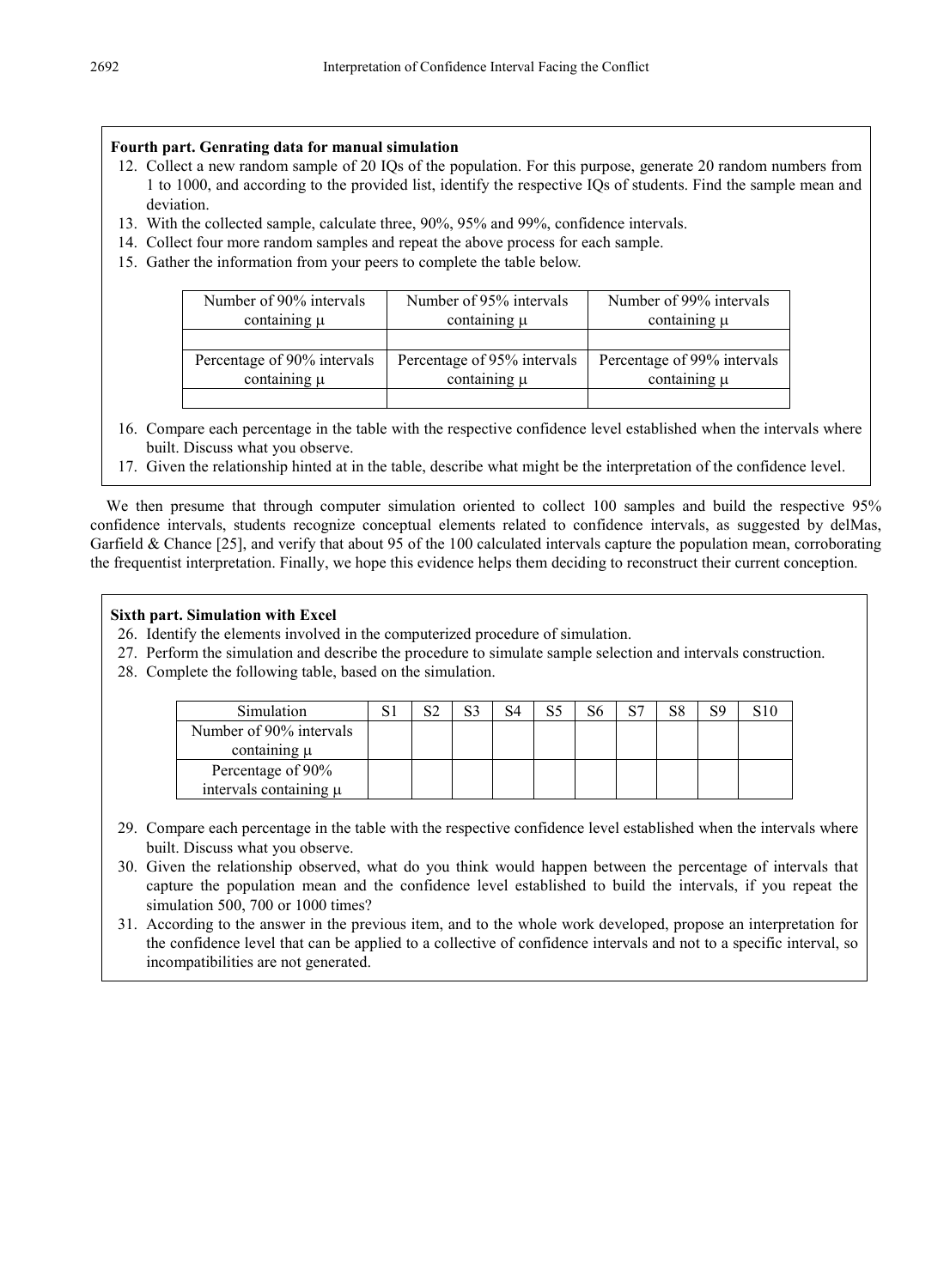#### **Simulation example**

The figure shows a simulation of confidence intervals for the population mean assuming that the population deviation is unknown. The parameter to be estimated is the population mean, usually unknown, but set for the simulation and displayed by the highlighted line. The simulation renders random collection of 100 samples of size n = 20 and the respective 95% confidence intervals, represented by the vertical segments. Although the samples are of the same size, intervals in the graph does not always have equal lengths, since for each sample, standard deviation σ was estimated based on the sample deviation *s*, which can vary from sample to sample.



## **6. Students' Work around the Interpretation of Confidence Level**

In this section we present students' work in some of the class activities, trough responses and discussions of each case study, named as stated before, **C**, **A**, and **B**. Also, we exhibit statistic graphs showing trends in confidence level interpretations exposed by the entire student group, firstly, when building the confidence intervals and secondly, while simulations development.

### *A priori* **interpretation of confidence level, i.e. before building the intervals**

Students' confidence level interpretations before calculating confidence intervals are the following.

**C**: *The confidence level tells us that if we took several samples and calculate the mean, 90% of the samples, or better, about 90% of the samples contains the mean in the confidence interval*

**A**: *An interpretation to what the confidence level means, is the probability that the mean belongs to the interval*

**B**: *We can interpret the confidence level as the distance between the interval's lower and upper limits, the greater the confidence level, the smaller the distance between the two limits and greater reliability*

**C**'s interpretation suggests an idea of frequency although it refers to samples rather than intervals; at the end comprises confidence interval in singular, alluding to a specific interval or perhaps wanting to refer to each of the respective intervals obtained from the samples. Here, we begin to evidence the students' difficulty to precise in words what they really understand about confidence level. **A**'s interpretation coincides strictly with the misinterpretation that was behind class activities. **B** identifies the confidence level with the interval length and refers to greater reliability when the interval is smaller, equally a misconception reported in the literature (see e.g. Behar [30], [9]). The fact of referring to the relationship between confidence level and interval length, could be originated in the usual teaching emphasis on it.

#### **Confidence level interpretation in front the conflict**

Students' confidence level interpretations after constructing the two disjoint intervals are discussed.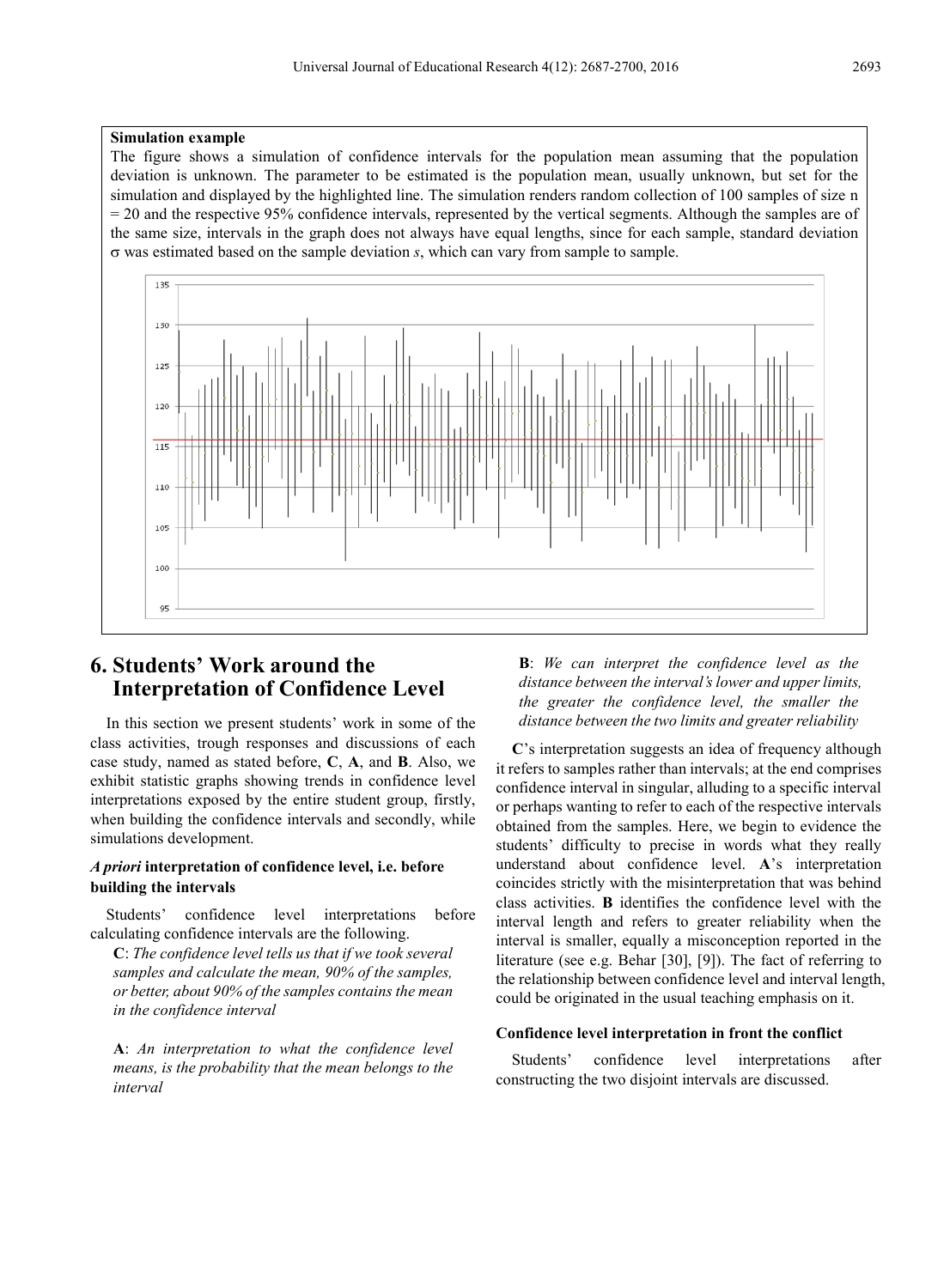| Case  | <b>Confidence interval</b>                      | 90% Confidence level                                                                                          | Interpretation of 10% associated to the                                                                                        |  |  |  |  |  |
|-------|-------------------------------------------------|---------------------------------------------------------------------------------------------------------------|--------------------------------------------------------------------------------------------------------------------------------|--|--|--|--|--|
| study |                                                 | interpretation                                                                                                | interval complement                                                                                                            |  |  |  |  |  |
| C     | I <sub>2</sub>                                  | With a 90% confidence level the population mean                                                               | With a 10% confidence level the population mean                                                                                |  |  |  |  |  |
|       | (104, 112)                                      | is in the interval                                                                                            | does not belong to this interval                                                                                               |  |  |  |  |  |
|       | (118.6, 129.4)                                  | With a 90% confidence level the population mean<br>is in the interval                                         | With a 10% confidence level the population mean<br>does not belong to this interval                                            |  |  |  |  |  |
|       | I <sub>I</sub>                                  | The probability that the mean is contained in the                                                             | The probability that the mean is contained in $I_1^C$ is                                                                       |  |  |  |  |  |
|       | (103.93, 112.47)                                | interval $I1$ is 0.9                                                                                          | 10% or even less                                                                                                               |  |  |  |  |  |
| A     | $\mathcal{L}$                                   | The 90% confidence level refers that the                                                                      | The probability that the mean is contained in $I_2^C$ is                                                                       |  |  |  |  |  |
|       | (118.66, 129.33)                                | population mean is contained in $I_2$                                                                         | 10%                                                                                                                            |  |  |  |  |  |
| B     | I <sub>I</sub><br>$105,24 \leq \mu \leq 132,75$ | There is a reliability of 90% that the mean is in the<br>interval $I_i$ , taking into account the given data  | There is a reliability of $10\%$ that the population<br>mean is in the interval $I_1^C$ . This being much larger<br>than $I_i$ |  |  |  |  |  |
|       | I <sub>2</sub><br>$101,20 \leq \mu \leq 115,20$ | There is a reliability of 90% that the mean is in<br>this interval $I_2$ , taking into account the given data | There is a reliability of 10% that the population<br>mean is in the interval $I_2^C$ this being much larger<br>than $I2$       |  |  |  |  |  |

**C**'s, **A**'s and **B**'s interpretations are consistent with the confidence level misinterpretation assumed for class activities. In spite of expressing the same confidence level interpretation for the two disjoint confidence intervals, students do not notice the conflict; it seems that in this moment, they consider the probabilities regardless of the underlying set relationships of the intervals; neither, they display thinking of sample spaces associated with the stated probabilities. When **B** emphasizes that the interval's complement is larger than the interval, exists the possibility that she might be seeing the monotonicity rule of probability.

When asked about the conflict between interpretations, students add,

**C**: *No, because in each response a significance level is given, which says that an error margin exists, in this case a big one (10%)*

**A**: *The confidence level regarding*  $I_1$  *is the probability to find the population mean, this probability is 0.9, which also implies that there is a 0.1 probability that the population mean is not in the built interval (I1). The 90% confidence level refers to the probability that the population mean μ is in I2, so in this way it is assigned a high probability of finding this measure in the built interval. There is no incompatibility in the interpretations, since the two refer to the probability that the population mean is found in a built interval from a given sample*

**B**: *Yes, since*  $I_1$  *and*  $I_2$ *, where we are placing the population mean are varying according to the produced samples*

**C** and **A** still do not see the conflict. **C** alludes to a "significance level" and "error margin" that seems to be the confidence level and complementary percent, respectively; besides, the reference to "error margin" suggests that regardless of the probabilistic quantification none of the interpretations is 100% secure, so they can be true or not, and either case is valid; thus the possible incompatibility between them is eliminated. **A** explains the meaning of the complementary probability and refers to the fact that there are two samples and two correspondent intervals, and in a similar way the fact that none of the interpretations is  $100\%$ secure, eliminates the potential incompatibility. **B** answers the question about an incompatibility, saying "yes" but linking it to sample variation. It is worth to note that they continue to ignore the necessity of thinking of sample spaces for the probabilities.

Later on, students say:

**C**: *An interval is found with a 90% probability, contained in an interval of 10% probability with independent events and we have a contradiction with: if a* <sup>⊂</sup> *b then Probability of a < Probability of b*

**A**: *Since*  $I_1 \subset I_2^C$  *then the probability that the mean is in*  $I_2^C$  *is 10% or even less. Since*  $I_2 \subset I_1^C$  *then the probability that the mean is in*  $I_I^C$  *is 10% or even* less. In the  $I_1$  interval, the probability that the mean *is contained here is 90%, and the probability that the mean is contained in the I<sub>2</sub> interval is 90% also, then when observing them as two intervals of the same population, the incompatibility in*  $I_1$  *and*  $I_2$  *is found in terms of their probability, because it exceeds 100%* 

**B**: *Subset relation*  $I_1 \subset I_2^C$ . *It is assumed that the probability that the mean is inside*  $I_1$  *is 0.9 yet at the same time is 0.1 given the subset relation. Subset relation I2*⊂*I1 C . There is an incompatibility between the interpretations since they contradict the probability theorem,*  $A \subseteq B \to P(A) \leq P(B)$ *. Where A*  $= I_1 B = I_2^C$ 

Here **C**, **A** and **B** recognize the numerical contradiction between probabilities when applying the probability rule of monotonicity (P [E] <P [F] if  $E \subset F$ ) and the probability rule for disjoint events, and therefore they realize the incompatibility between the interpretations.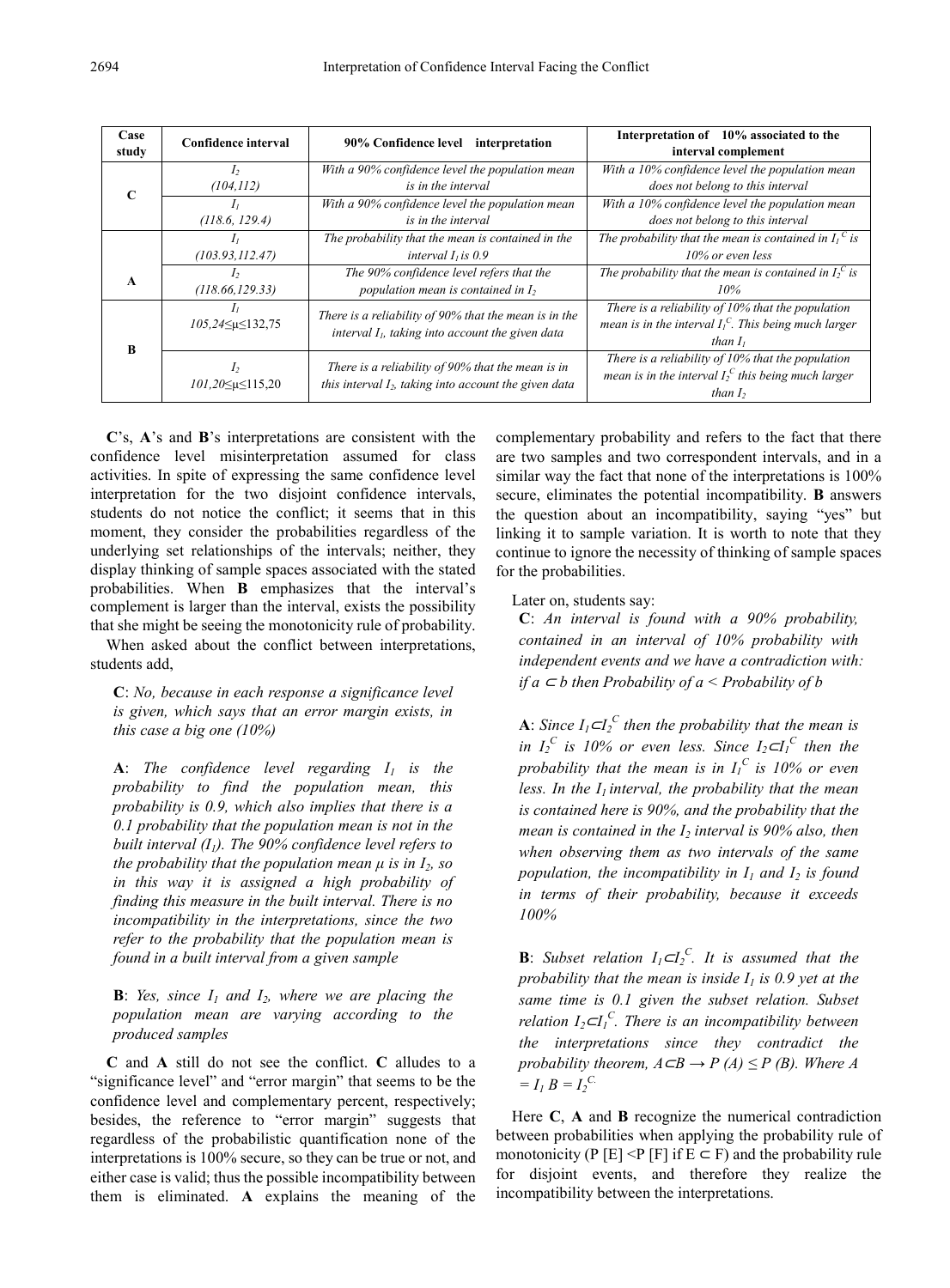Student's responses to new questions about possible conflict between interpretations, are:

**C**: *Concerning our interpretations, we do not find incompatibilities, but the fact that there are incongruities in the analysis done makes us think we do have incompatibility with the interpretation that should be given to the confidence level* […] *we still have doubts that we have not been able to interpret them properly. After answering the previous questions we reflect and maintain concerns* […] *because they have reported inconsistencies*

**A***: The confidence level indicates the probability that the population mean is contained in an interval, however it generates ambiguity when relating two intervals since it can be thought that such probability exceeds 100%*

**B***: There is an error in the interpretations, and it is necessary clarifying to what we refer with the confidence level of the problem*

The ambivalence in **C**'s and **A**'s conception is manifested. They insist in the confidence level interpretation assumed for the class activities, albeit the contradiction found, and at the same time hesitate about the interpretations' appropriateness. **C** again admits his concern and it seems that he starts to question his confidence level conception. **B** recognizes also an error in the interpretations, but similar to **A**, particularize the conflict to the situation with two disjoint intervals. We sense a kind of subjective reasoning in the way students perceive something different about the probability after gathering information originated by the detected conflict.

### **Confidence level interpretation while simulations occur**

Now we discuss the effects of simulations in students' interpretations, firstly, through the cases studied, and then within the whole group of students.

**C**: The confidence level refers to the probability of  $\mu$ *being contained in a certain interval*

**A**: *The confidence level is interpreted as the probability that the mean is contained in the constructed interval and the conclusion is that the greater the confidence level the greater the percentage of intervals that contains* 

**B**: *The greater the confidence level the greater the probability of finding the population mean in that interval*

Despite the recognition of a contradiction, **C** and **A** go back to the misinterpretation expressed formerly, but on

account of the reference made by **A** to the percentage of intervals, we dare to say that his interpretation is changing since now includes an approach to the idea of frequency. **B**  mentions the relation found between the confidence level and the chance to encounter the population mean in the interval.

While working with computerized simulation, students say,

**C**: […] *If we make 100* [intervals] *maybe there is one in which* [the population mean] *there will not be, in 99 yes, but in one, does not.* [The confidence level] *is the frequency of appearance of*  $\mu$  *in many intervals, or must be something similar* […] *It is that looking at the confidence level locally in one interval... no. Maybe in the last class exercise it does not make sense to look at the confidence level for one interval, because for 90%* [μ] *will not fall in the examples* [the disjoint intervals]*. There are some that yes and some that no. There would be to look with many intervals. The confidence level refers to the frequency of the population mean contained in certain amount of different intervals* […] *indicates roughly the percentage of intervals that contain the population mean when we choose different samples randomly*

**A**: *We talked that the confidence level was given only in that interval, i.e. that there was a probability that the mean was in that interval. Yet we do not relation as such any more* […] *The first interpretation that we did for the confidence level was for one interval, now this interpretation that the table is showing us* […] *what we saw is that most intervals intersect, then the confidence level does not go in the interval as such but in comparing different intervals*

**B**: *With a 99% confidence interval the probability that the population mean is in that interval is 100%, greater than* [the probability of the] *90% and 95% confidence intervals. We think that the percentage of 90% intervals that contain μ is even nearer to the managed confidence level. The confidence level of a group of intervals is most accurate when the group of intervals is larger, so the confidence level can be interpreted as the percentage of intervals of specified percentage (90, 95, ...), containing μ*

Simulation tasks make possible that students undergo in practice, and also confirm, the idea of several intervals containing the population mean; even more, as result, all of them expose a frequentist interpretation for the confidence level or at least an approximation to it.

Likewise, the simulation work arouses interrogations in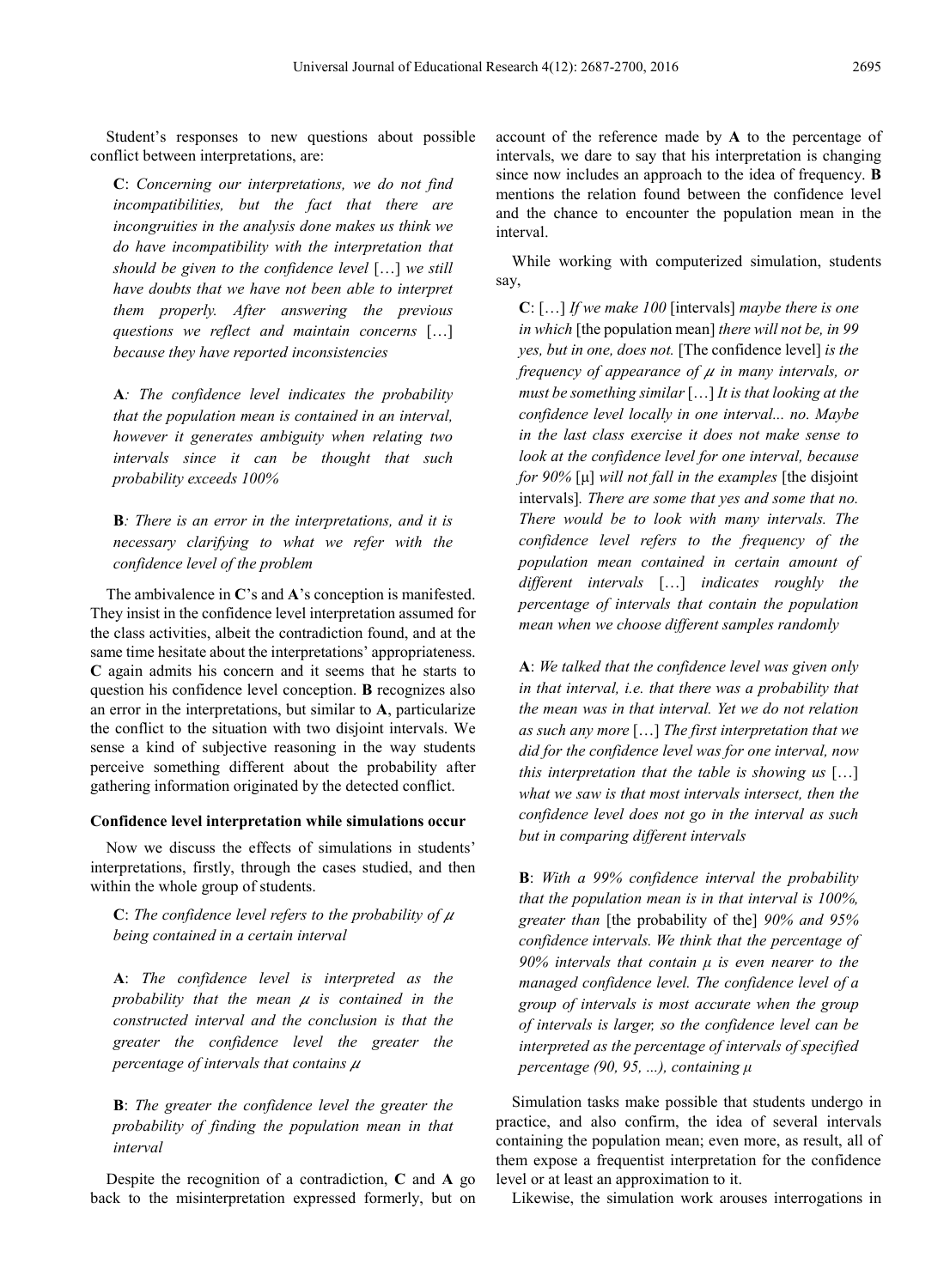students about the possible meaning of an estimation, building just one confidence interval, so they declare that an interpretation connected to the idea of frequency makes more sense than tied to a single interval.

The following graph shows similar outcomes for the entire group. Before computer simulation, while students worked with manual simulation, a salient number of responses evidences that students noted that varying the confidence level implies that the percentage of intervals that contains the population mean, varies directly; so this appears to be a start point to the idea of frequency. Then, during simulation with Excel, there are more precise explications about connection between confidence level and percentage of intervals comprising the population mean, so responses coincident with, or close to, a frequentist interpretation of confidence level, are prominent.

#### **Confidence level interpretation after solving a textbook problem**

After the development of class activities, students' confidence level interpretations in the solution of a typical textbook estimation problem, by calculating a confidence interval, are shown.

**C**: *In this confidence interval it can be assert that in 90% of the samples of 6 liquid measures, the population mean will be in this interval*

**A**: The probability that  $\mu$   $\Box$  is in the interval (4.8183, *4.9815). What we think is that there is a 90% confidence that the true liquid conductivity they are selling, is in the interval (4.8183, 4.9815)*

**B**: *The obtained confidence interval shows that with a 90% confidence level the alleged conductivity may be 5 (very close to the obtained sample mean that is in the interval). This confidence interval determines that with 90% the population mean is in this interval*

Despite the conflict noticed before and the expressions, close to a frequentist interpretation, for the confidence level, students return to their initial misinterpretation, maybe due to the type of situation, usually solved in that way. Although **C** evokes the idea of frequency when referring to "90% of the samples", contradicts it pointing to the specific interval. **A** expresses again and reaffirms the alleged interpretation for class activities in the context of the situation. It is possible that when **B** uses the word "may", sees the calculated interval as one that contains the media, and consequently approach to an interpretation associated with frequency; however, in the last part of her answer refers again to the assumed interpretation for class activities.

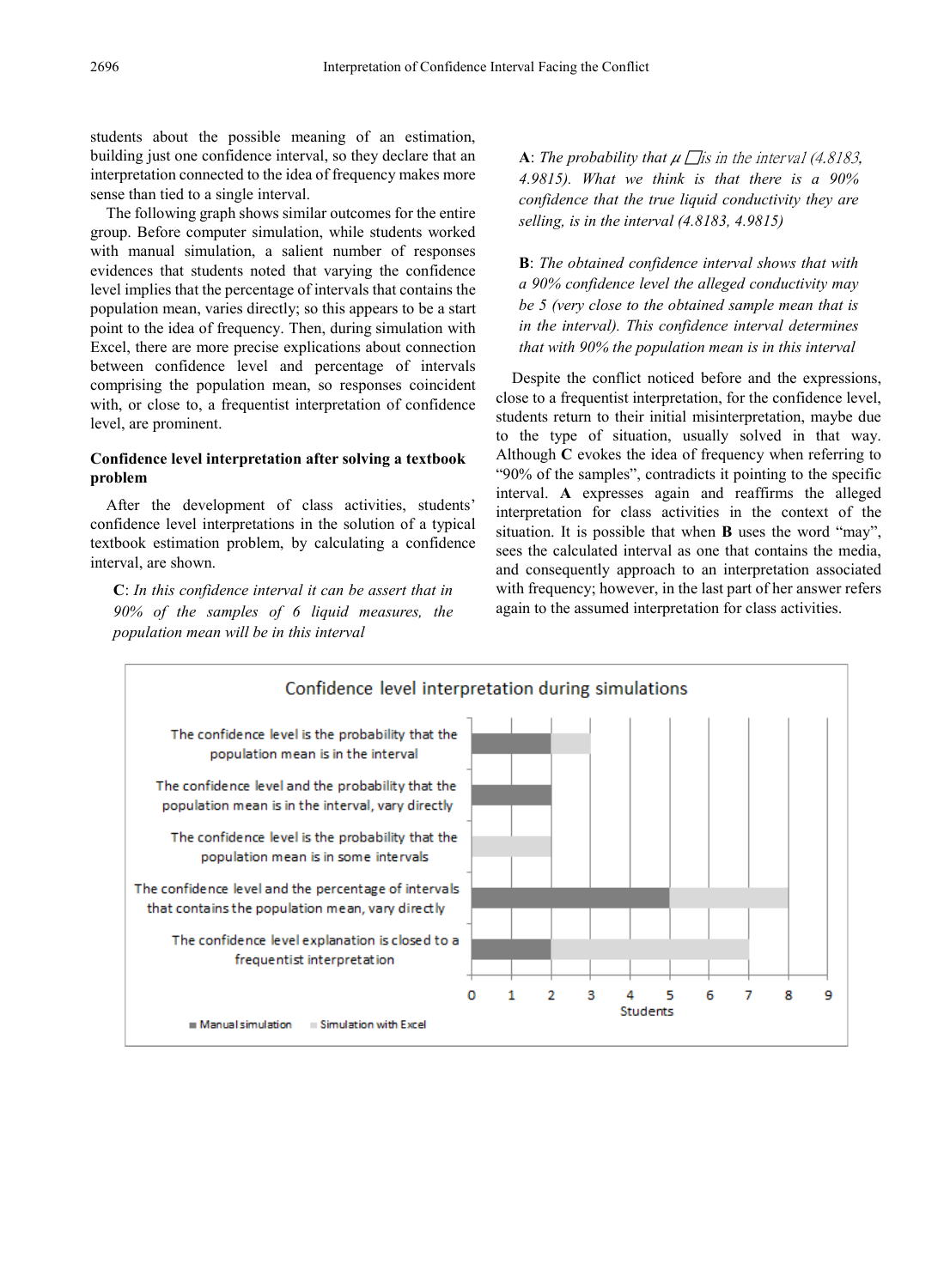

The raised questioning and the work with simulations helped students to see an anomaly in their conception and provoked to speak of frequency but do not appear to have created a conceptual change in students, as revealed in the case studies' previous responses and in the whole group replies shown in the above graph. Maybe it is necessary more time and alternative strategies to instigate students deciding to reconstruct their idea. Neither the use of technology reflects a cognitive reorganization in the sense indicated by Moreno [16]. Although the three students considered as case studies recognize the inconsistency between the confidence levels as probabilities, and thus show their knowledge of formal probability rules, the probability notion manifested does not attend to identify a sample space; this does not help them to really see what is the problem with assigning the same confidence level interpretation for two disjoint intervals or to stick to the envisioned interpretation related to frequency.

# **7. Conclusions**

The effect of the designed activities oriented to challenge the students' conceptions appears to be not perdurable. As seen before, students show confidence level interpretations that fluctuate, i.e. sometimes during the development of the activities their interpretations are close to the frequentist interpretation, but at other moments, their expressions match the ones they indicated previously, reported as inadequate. The work generates the expected questioning about their confidence level conception and they express concern regarding the role of the confidence level in the estimation process, though it is clear that the intended perturbation was

not strong enough in the students for a conceptual change of their existing confidence level conception. Despite that students see the contradiction generated by the probability rule for disjoint events and the probability rule of monotonicity, initially they overlooked it and solve the incongruity, explaining probability as a statement not hundred percent trustworthy.

The relentless presence of the misconception about the notion of confidence level, reveals some points to be considered when the instruction of confidence intervals takes place. To begin with, the possible meaning of the estimation process based on a single sample and therefore on the construction of a single confidence interval. The perplexity expressed by the students regarding this is understandable since once the interval is computed, stating that the confidence level determines the number of intervals that contain the parameter, does not seem to shed much light upon the inference process being done. Consequently, the construction of only one confidence interval appears as a poorly accurate estimate, even as a useless estimate; of this particular interval we can only say that it may or may not capture the parameter, i.e. it may, or may not, be one of the percentage of possible intervals built, containing the parameter.

The reply of several experts to this doubt is the endorsement of the method for constructing intervals in the process of estimation, already mentioned, reminded by Behar [9] when he says "you never know" if the confidence interval constructed captures the parameter but "based on the credentials of the procedure you can act as if the particular interval had caught the real mean, with the risk associated to the generator process". Nonetheless, this approach is far from obvious for the students, just as Behar [30] has shown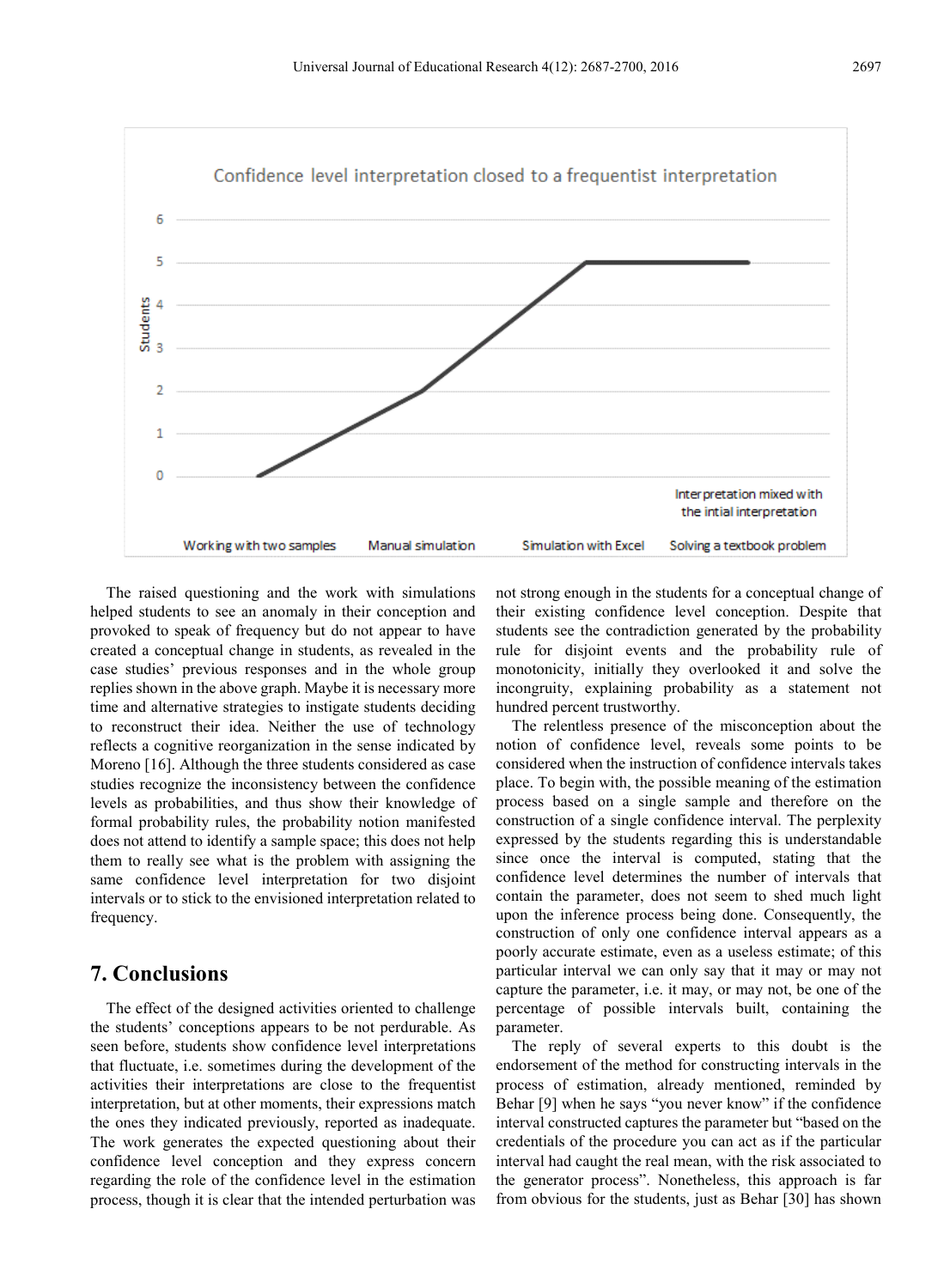in a study where students do not associate confidence to an interval generator random mechanism.

In search of making sense and perceiving a practical utility of a confidence interval, instruction could propose situations where the built interval helps in decision making with uncertainty, e.g. when a desirable mean has been set, a confidence interval allows to conclude depending on whether the interval contains the mean or not. Also, situations where computing a confidence interval is helpful in hypothesis tests; for example, when conjecturing about the parameter before building the confidence interval, computing it and checking whether the parameter belongs to the interval allow to reject or validate the conjecture.

Another crucial point is the language used by teachers and most textbooks that does not seem to infuse sense to this estimation process. Language rarely refers explicitly to the percentage or number of possible intervals to be built, and distinctions in the ways of expressing the estimation are subtle, if there are any. For example, Moore [31] statement that "the confidence level gives the probability that the interval will capture the true parameter value in repeated samples" is a shorthand for "we got these numbers using a method that gives correct results 95% of the time". Montgomery & Runger [10] as well, point out that the statement "the interval  $[l, u]$  captures the true value of  $\mu$  with confidence  $100 \times (1 - \alpha)\%$ ", where *l* and *u* are specific values, has a frequentist interpretation because despite not knowing whether this assertion is true for this specific sample or not, you have the assurance that the method produces trustworthy statements  $100\times(1-\alpha)\%$  times. However, students are limited to the words in the statements that can be understood as 'μ is in (l, *u*]) with probability  $100 \times (1-\alpha)\%$ ', expression not adequate as mentioned previously.

<span id="page-11-0"></span>Robinson-Cox (1999, cited in Foster [23]) argues that the essence of the difficulties is to place the confidence in the calculated interval rather than on the process by which it is determined; for example, he notes that "students mistakenly say 'The probability that  $\mu$  is in (7.5, 9.2), the calculated interval, is 0.90' instead of saying 'The process by which the interval (7.5, 9.2) is calculated, includes μ 90% of the times'" (p. 81). Most textbooks do not help much in this situation, since they register the term 'probability' or its synonyms linked indistinctly to the two objects involved in the confidence level interpretation: to the interval, usually when it is defined, or to the parameter, at the conclusions of the proposed tasks. For example, Moore [31] remarks that "the confidence level gives the probability that the interval will capture the true parameter value in repeated samples", i.e. the probability is tied to the interval, but also says "we are 95% confident that the unknown  $\mu$  lies between 26.2 and 27.4 [interval limits]", connecting the confidence level to the parameter. It can be seen then that the frequentist interpretation of the confidence level is approached lightly, and expressions that might be conflicting and confusing are accepted as equivalent. We claim that the frequentist interpretation would manifest most clearly for students, if the term 'probability' or its synonyms are explicitly associated with the estimation process or even with the confidence interval, but no with the parameter.

Besides, even though in textbooks the term 'probability' is used to define the confidence level, for example when Ross [32] establishes the confidence level as "the probability that the interval contains the parameter", the estimation tasks illustrated there refer rather to "degree of confidence", "confidence" or "security". For instance, Moore [31] expresses "…we are 95% confident…", Montgomery & Runger [10] concluded "...is the interval of fair values for the mean with 95% confidence", Christensen [33] declares "we are sure that 95% of the confidence intervals…". It seems then that the word 'probability' is awarded a stronger connotation, linked to the measurement of the occurrence of an event and thereby it is not used in the practice. Is in this sense that Christensen [33] argues that  $\theta$  may or not be in the computed confidence interval, for this reason he talks in terms of reliability instead of probability, and that Montgomery & Runger [10] admit that, since one confidence interval is constructed in the practice only, which may include or not the real value of the estimated statistic, "it is not reasonable to assign a probability level to this specific event".

The problem to eradicate the misconception and to gain clarity on the interpretation of the confident level linked to the idea of frequency, can also be due to students' difficulties conceptualizing probability notion and with the diversity of ways in which probabilities can be assigned, so much, that students' conception of probability appears to agree with some of the conceptions that researchers as Batanero  $\left[34\right]$  $\left[34\right]$  $\left[34\right]$ <sup>3</sup> have proposed. In the development of class activities, students conforming the case studies conceive probability as a numerical value, without necessarily being tied to a specific set of reference, i.e., to a sample space; even after passing through at least one course of probability, they do not show concern or need to identify the sample space in their responses regarding the confidence level as probability. Neither they appeal to Laplace's probability conception stressed in school, in order to anyhow explore or verify, the conflict detected. Thereby, we glimpse a basic understanding of probability that recalls the use of primary intuitions, in the spirit revealed by Fischbein [35], which is also related to difficulties in identifying and restricting the sample space, according to Totohasina [36]. This conception can be associated to the intuitive interpretation of probability which is connected to naive knowledge, opinions and beliefs, and the use of colloquial phrases to express it. In students' formulations it is also possible to perceive an incipient reasoning that approaches Bayesian subjective probability

<sup>3</sup> Batanero [34] pointed out different interpretations of probability that are accepted today: the intuitive, the Laplace's, the frequentist, the subjective and the axiomatic. **.**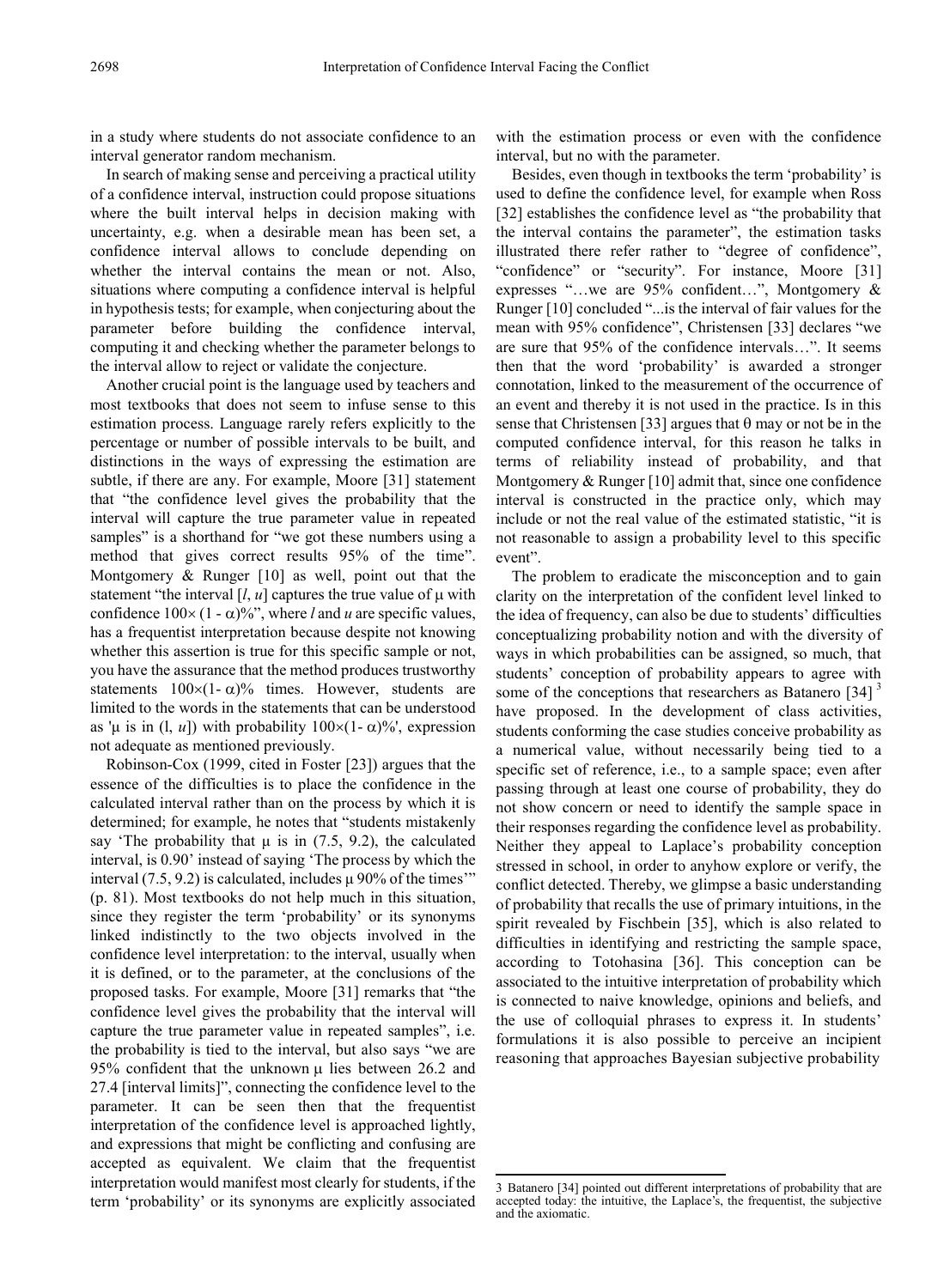conception<sup>[4](#page-12-0)</sup>, when students consider new evidence to weigh the reasonableness of the probabilities stated.

The fact that students realize the infraction of basic laws of probability, but continue to accept the alleged confidence interval interpretation as valid, turns on the alarms in two directions. On the one hand, it questions the teaching practices, seeing that students' conception of probability remains in an intuitive state despite the instruction; on the other hand, from a conceptual point of view, it warns us about the need to reassess the sense of working with confidence intervals and the confidence level frequentist interpretation as the trustworthy interpretation; inasmuch as Bayesian perspective of probability would seem promising, it also encourages addressing confidence intervals from this angle.

The final point is related to the limited study of variability in statistics courses, firstly, because statistics class work deals merely with variation of data sets; secondly, because statistical inferences based on 'induction' from a single sample, seems to truncate the possibility of thinking in the variation between samples. These reasons help to position the interpretation of confidence level as the probability with the sample space constituted by the population from which the sample is taken, and not formed by the set of all possible samples of a given size that can be taken from the population. Besides, students are not aware that thinking that the parameter will be in the specific built interval 95 of 100 times, is equivalent to thinking that the parameter sometimes is in the interval and other times it is not, and therefore the parameter will vary whereas it is unique; it is evident that students do not approach to seeing that variation is in the possible intervals to construct. So according to Cumming & Fidler [17], students visualize confident intervals as descriptive statistics and ignore their inferential nature.

Hence, to familiarize students with the frequentist interpretation, introductory descriptive statistics courses should include tasks that make variation perceptible, especially, variation between the values associated to estimators generated from different samples of the same size, i.e. tasks that allow students to account for the variation that is present in the estimations linked to the variation of the corresponding samples.

## **REFERENCES**

- [1] Andrade, L., Fernández, F. & Álvarez, I. (2014). Fostering changes in confidence intervals interpretation. In K. Makar, B. de Sousa & R. Gould (Eds.)*,* Proceedings of the Ninth International Conference on Teaching Statistics (ICOTS9), Flagstaff, Arizona. http://icots.info/9/proceedings/pdfs/ICOT S9\_C187\_ALVAREZ.pdf
- [2] Lesh, R. & Kelly, A. (2000). Multitiered teaching experiments. In A. Kelly & R. Lesh (Eds.), Handbook of research design mathematics and science education (pp. 197-230). Mahwah, NJ: Lawrence Erlbaum Associates, Publishers.
- [3] Steffe, L. & Thompson, P. (2000). Teaching experiments methodology: Underlying principles and essential elements. In A. Kelly & R. Lesh (Eds.), Handbook of research design in mathematics and science education (pp. 267–306). Mahwah, NJ: Lawrence Erlbaum Associates, Publishers.
- [4] Cobb, P. (2000). Conducting teaching experiments in collaboration with teachers. In A. Kelly  $\&$  R. Lesh (Eds.), Handbook of research design in mathematics and science education (pp. 307–333). Mahwah, NJ: Lawrence Erlbaum Associates, Publishers.
- [5] Neiman, G. & Quaranta, G. (2006). Los estudios de caso en la investigación sociológica. In I. Vasilachis (Coord.), Estrategias de investigación cualitativa (pp. 213-234). Barcelona: Editorial Gedisa, S.A.
- [6] Ponte, J.P. (2006). Estudio de caso en Educación Matemática. BOLEMA, 25, 103-132.
- [7] Colás, M. & Buendía, L. (1992). Investigación educativa. Sevilla: Ediciones Alfar.
- [8] Davies, H. (1998). What are confidence intervals? http://www.evidence-based-medicine.co.uk
- [9] Behar, R. (2007). ¿Estamos buscando el ahogado aguas arriba? El caso de la estimación con intervalos de confianza. Primer Encuentro Nacional de Educación Estadística (ENAES), Bogotá. http://www.encoedest.org/C03\_Behar.pdf
- [10] Montgomery, D. & Runger, G. (2004). Probabilidad y estadística aplicadas a la ingeniería. México: Limusa, S.A.
- [11] Freund, J. & Walpole, R. (1990). Estadística matemática con aplicaciones. México: Prentice-Hall Hispanoamericana.
- [12] MEN (1998). Lineamientos curriculares de matemáticas. Bogotá, Colombia: Cooperativa Editorial Magisterio.
- [13] Moreno, L. & Waldegg, G. (2002). Fundamentación cognitiva del currículo de matemáticas. In Memorias Seminario Nacional de Formación de Docentes: uso de nuevas tecnologías en el aula de matemáticas. Bogotá: MEN.
- [14] Garfield, J., Aliaga, M., Cobb, G., Cuff, C., Gould, R., Lock, R., Moore, T., Rossman, A., Stephenson, B., Utts, J., Velleman, P. & Witmer, J. (2005). Guidelines for assessment and instruction in statistics education (GAISE): College Report. Alexandria, VA: American Statistical Association. http://www.amstat.org/education/gaise
- [15] Drier, H. (2000). Children's probabilistic reasoning with a computer microworld (Doctoral thesis). Charlottesville: University of Virginia.
- [16] Moreno, L. (2002). Calculadoras algebraicas y aprendizaje de las matemáticas. In Memorias Seminario Nacional de

<span id="page-12-0"></span><sup>4</sup> According to Batanero [34], the assignment of subjective probability is based on transforming established probabilities before an experiment, in probabilities that include information from the observed data after performing the experiment, trough Bayes theorem The established probability depends on the knowledge and experience of the person who assigns it, and is always conditioned by his/her system of knowledge so it may differ for different people. In this prospect, repeating the experiment under the same conditions it is not required anymore. This conception widens the field of application, in particular to the study of decisions in economy, diagnostic and other. Currently, Bayesian probability conception is applying to all types of uncertain events, although the controversy over the scientific study of subjective probabilities, continues. **.**